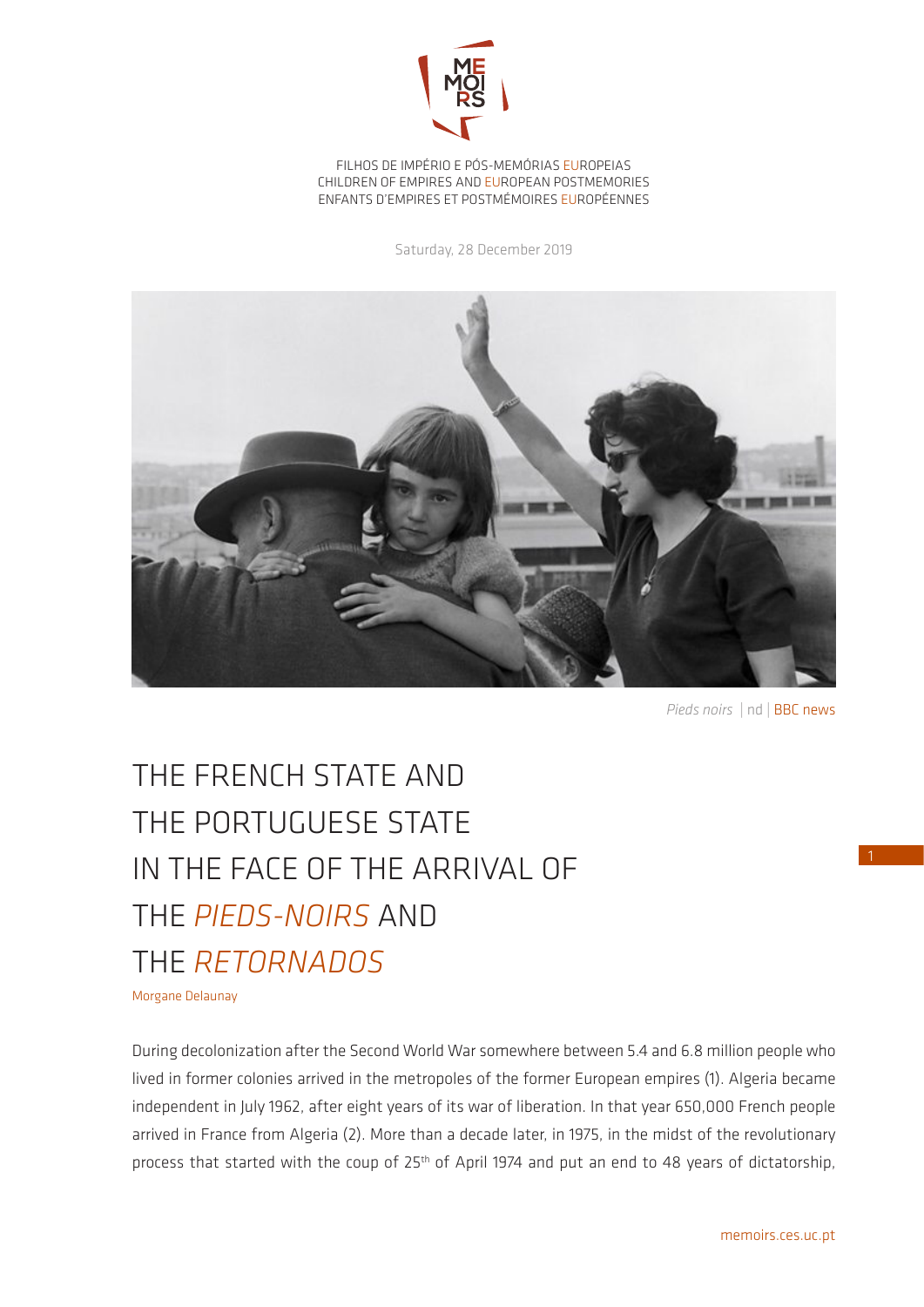

[T](http://memoirs.ces.uc.pt/index.php?id=22153&pag=22823&id_lingua=2)HE FRENCH STATE AND THE PORTUGUESE STATE IN THE FACE OF THE ARRIVAL OF THE *PIEDS-NOIRS* AND THE *RETORNADOS*

Portugal received around half a million Portuguese from Angola and Mozambique (3). These two migratory movements took place in very different national, international, political and economic contexts. Yet the ends of their empires forced both European States to contemplate policies that would respond to the questions raised by the arrival of these "national migrants" (4), known as *pieds-noirs* (literally, black-feet) in France, and *retornados* (literally, returnees) in Portugal.

It would be wrong to say that these two countries had not anticipated these arrivals or, in some cases, returns. In fact, before the mass arrivals of 1962 and 1975, the two States set up mechanisms, like the French *Secrétariat d'État aux Rapatriés* (1961) [the Secretary of State for Repatriation] and the Portuguese *Instituto de Apoio ao Retorno de Nacionais* – IARN (March 1975) [the Institute of Support for Returning Nationals]. They also passed legislation aimed at protecting French and Portuguese citizens who arrived from overseas.

The two states' first task was to repatriate their citizens. France conducted a maritime and aerial evacuation of French people from Algeria, and Portugal did something similar from Angola, beginning in the spring of 1975, including the famous "air bridge". Portugal relied on the cooperation of various foreign governments (the United States, the United Kingdom, The USSR, West Germany, France, East Germany and Belgium) to organize 265 flights in the month of September 1975 to transport thousands of Portuguese every day to Portugal (5). The conditions in which these repatriations took place were, however, chaotic. Neither France nor Portugal properly anticipated the true scale of these population movements. The infrastructures put in place by the authorities were very inadequate. This frequently obliged colonists to wait for their aerial or maritime evacuations in tricky conditions which only served to reinforce the traumatic character of departure.

Contrary to a notion held by many *pieds-noirs* and *retornados* that they were abandoned as soon as they were repatriated (6), the authorities in fact designed policies specifically for them. France and Portugal both considered the integrations of repatriated populations from their former colonies as an absolute priority (7). A consensus was established that the repatriated had the right to national solidarity as full members of the nation. Beyond this demand for national solidarity, integration was imperative in order to pacify these populations. The authorities of the two countries feared that pre-existing social and political tensions would increase with the arrival of the repatriated peoples. In France, there had been attacks by a terrorist organization created in 1961 by Jean-Jacques Susini and Pierre Lagaillarde,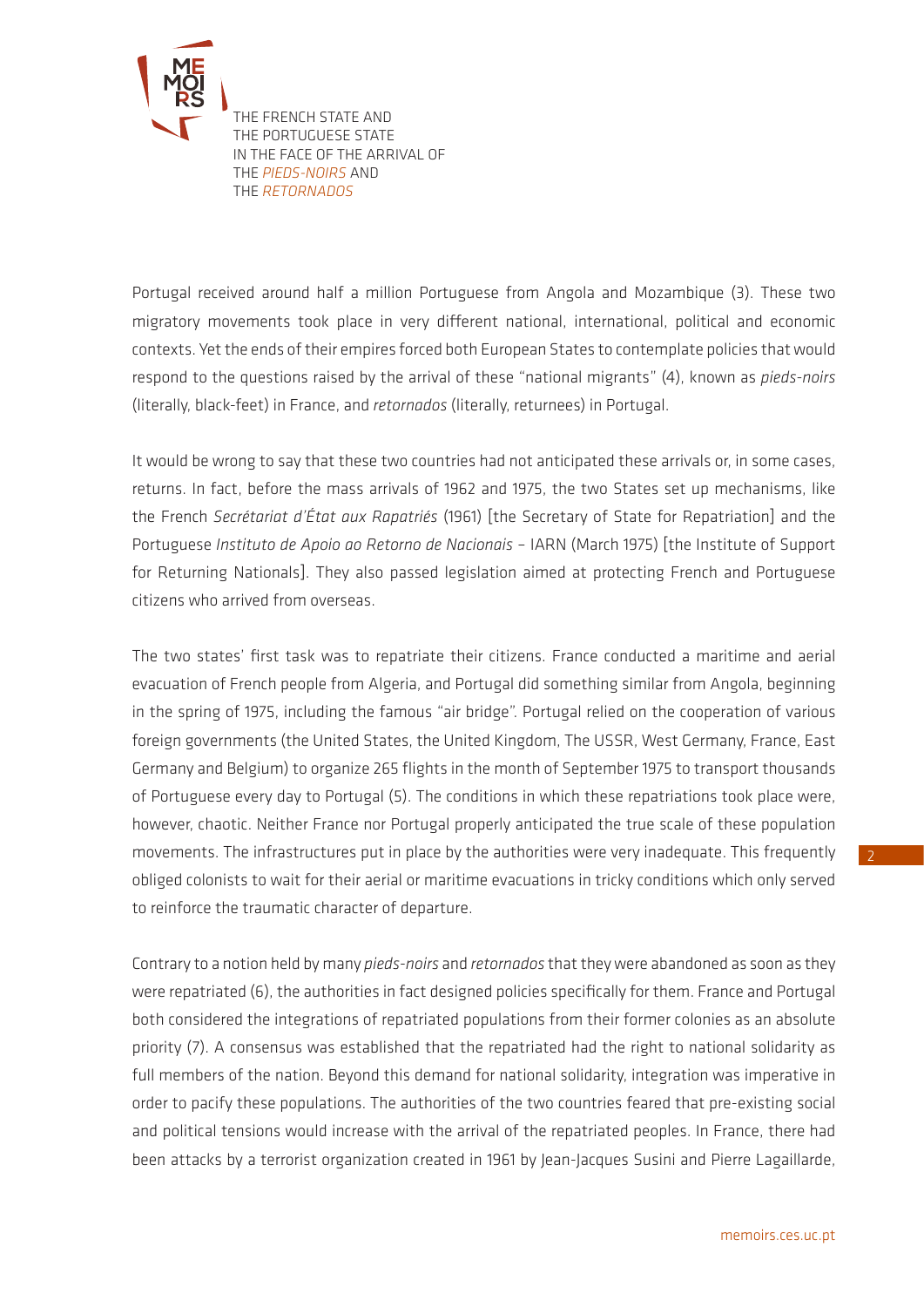

[T](http://memoirs.ces.uc.pt/index.php?id=22153&pag=22823&id_lingua=2)HE FRENCH STATE AND THE PORTUGUESE STATE IN THE FACE OF THE ARRIVAL OF THE *PIEDS-NOIRS* AND THE *RETORNADOS*

the *Organisation Armée Secrète* (OAS) (8) [The Secret Army Organization]. They wanted to fight for a "French Algeria" and block independence. After attempts to assassinate de Gaulle, they were very present in the minds of metropolitan France in the summer of 1962, while thousands of French from Algeria were arriving in the country. In Portugal the political and social revolutionary context of 1975 put the young Portuguese democracy at risk from possible political manipulation of *retornados* by rightwing organizations yearning for the deposed regime. The authorities, therefore, were determined to resolve the set of problems associated with arrival and relocation.

One urgent problem was housing. The two States found themselves with a shortage of housing so took temporary measures, including putting repatriated people up in hotels in Portugal. In France, as in Portugal, collective accommodation centres were established which had poor conditions. For example, 57 Portuguese prisons were requisitioned for this purpose in February 1976 (9). Bad housing conditions were engraved in the memory of people who were the subjects of these policies. From a longer term perspective, house building policies for the *pieds-noirs* and *retornados* were set up, and a system established to access property ownership. In spite of these housing policies, which cost a great deal, some of those repatriated still lived in terrible conditions.

The need to economically integrate a great number of workers as quickly as possible was also a priority for the French and Portuguese states. While the two States effectively and quickly reintegrated the majority of their colonial functionaries through special policies, the question of the integration into the metropolitan labour market of independent repatriated workers was more complex. In France, in spite of the economic context of the *Trente Glorieuses* being favourable to the absorption of labour, the socioprofessional characteristics of the French people who arrived from Algeria did not correspond to the needs of the French labour market, which required industrially qualified workers. In the Portuguese case the inverse situation pertained. The economic context of the country threatened a sudden and rapid rise in an already high unemployment rate. Nevertheless, the professional profile of the Portuguese from Angola and Mozambique – many active in the tertiary sector, in services and commerce – was an advantage for the Portuguese economy.

For its part, the Portuguese State actively participated in the economic integration of the *retornados*, through the creation of a programme of credits to incentivize repatriated people to create small and medium-sized businesses, that led to the creation of nearly 65,000 jobs across the national territory (10).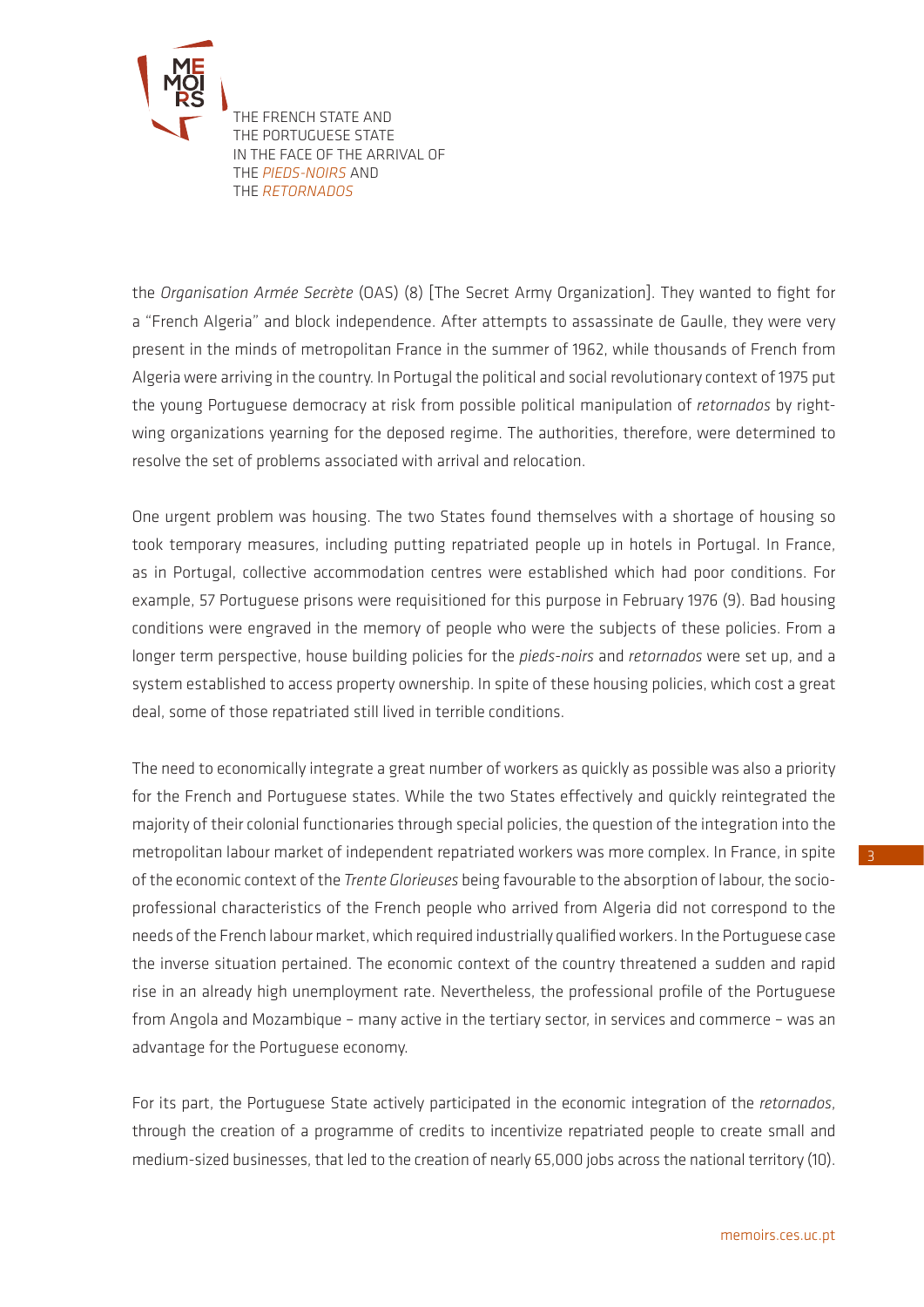

 $\overline{\phantom{a}}$  , where  $\overline{\phantom{a}}$ 

 $\overline{\phantom{a}}$  , where  $\overline{\phantom{a}}$ 

[T](http://memoirs.ces.uc.pt/index.php?id=22153&pag=22823&id_lingua=2)HE FRENCH STATE AND THE PORTUGUESE STATE IN THE FACE OF THE ARRIVAL OF THE *PIEDS-NOIRS* AND THE *RETORNADOS*

The French State also implemented a programme of credit for *pieds-noirs* to create businesses, but it was reserved only to those who had had a business in Algeria. Thus the State decided to incentivize the *pieds-noirs* to into existing salaried jobs. In these two cases, state policies, associated to the context and characteristics of repatriated populations, resulted in the absorption of a large portion of repatriated people into national labour markets.

The housing and economic integration policies, as well as sets of subsidies (unemployment benefit, family benefit, study grants…) were essential for the active integration of the *pieds-noirs* and the *retornados* in France and Portugal. It did not, however, solve all the problems they experienced. There were tensions created through integration. We should not forget that in developing unprecedented, and similar, policies, the two States, in very different political, economic and social contexts, showed that when political will exists, it is possible to find the financial means to integrate migrant populations into society.

<sup>(1)</sup> Smith, Andrea L. (org), *Europe's Invisible Migrants*, Amsterdam: Amsterdam University Press, 2003, p.11.

<sup>(2)</sup> Jordi, Jean-Jacques, *De l'Exode à l'Exil. Rapatriés et Pieds-Noirs en France*, Paris : L'Harmattan, 1993, p.66.

<sup>(3)</sup> Pires, Rui Pena, *Migrações e Integração. Teoria e Aplicações à Sociedade Portuguesa*, Oeiras : Celta Editora, 2003, p.203.

<sup>(4)</sup> Scioldo-Zürcher, Yann, *Devenir métropolitain, Politiques d'intégration et parcours de rapatriés d'Algérie en métropole (1954-2005)*, Paris : Éditions EHESS, 2010, p.16.

<sup>(5)</sup> Ribeiro, António Gonçalves, *A Vertigem da Descolonização. Da Agonia do Êxodo à Cidadania Plena*, Mem Martins : Editorial Inquérito, 2002, p.414, p.376.

<sup>(6)</sup> Scioldo-Zürcher, Yann, *op. cit.*, p.391; Comtat, Emmanuelle, *Les pieds-noirs et la politique. Quarante ans après le retour*, Paris : Presses de Sciences Po, 2009, p.89. This idea is very common in the Portuguese case, for instance in the letters from readers of the *Jornal o Retornado* (1975-1981), and in the interviews I conducted with *retornados* for my doctoral thesis: Delaunay, Morgane, *Le processus d'intégration des* retornados *au Portugal (1975-2018). Analyse comparée avec le cas français des pieds-noirs d'Algérie*, Rennes, Lisbonne : Université Rennes 2, ISCTE-IUL, 2019 [tese de Doutoramento].

<sup>(7)</sup> Scioldo-Zürcher, Yann, «Accueillir les Français rapatriés d'Algérie, Histoire d'une régulation sociale par l'évitement des bidonvilles. L'exemple de Paris, 1962-1969», *French Politics, Culture & Society*, Vol. 31, No. 3, Winter, 2013c, pp.45-64, p.46; Delaunay, Morgane, "La question des *retornados* dans le débat parlementaire portugais (1975-1976)", *Portuguese Studies Review (PSR)*, 27 (1), 2019, pp.177-200.

<sup>(8)</sup> Ruscio, Alain, *Nostalgérie. L'interminable histoire de l'OAS*, Paris : La Découverte, 2015, p.20.

<sup>(9)</sup> Arquivo Histórico Ultramarino, Relatório de Atividades do IARN, p.31.

<sup>(10)</sup> Arquivo Histórico Ultramarino, Relatório de Atividades do Comissariado para os Desalojados, p.52.